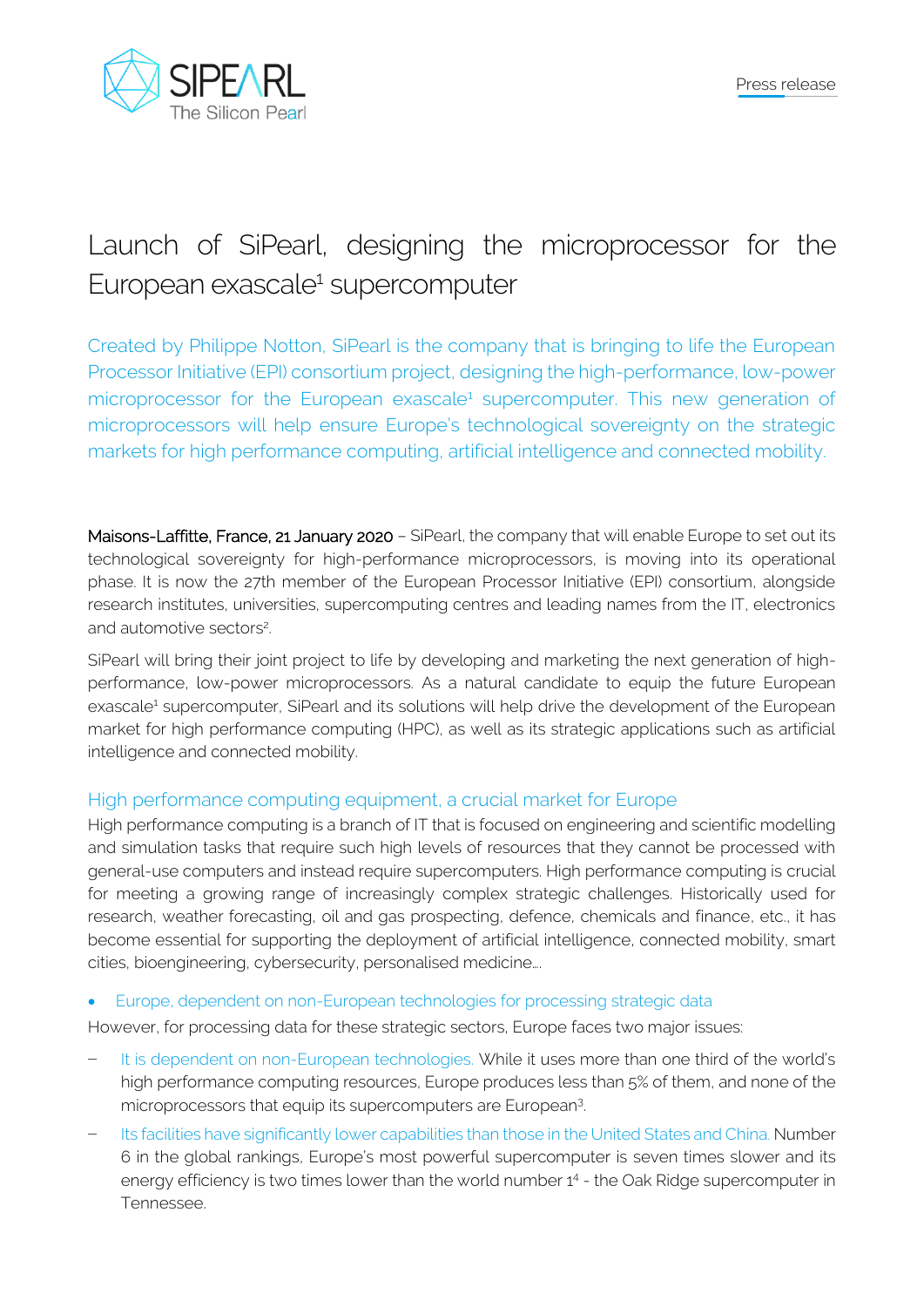

• Europe's response to ensure its independence on the high performance computing market

To secure its independence and leadership on the global high performance computing market, the European Union responded by launching two flagship initiatives in 2017. While the EuroHPC joint undertaking aims to deploy a world-class high performance computing infrastructure in Europe, the EPI consortium was selected to draw up, maintain and lead the roadmap for developing a range of high-performance, low-power microprocessors in Europe to equip supercomputers in particular.

### SiPearl, created within the EPI to bring the joint project to life

As part of the EPI consortium, with support from its members, which are its stakeholders and potential users, and backing from Europe<sup>5</sup>, SiPearl was created in June 2019 by Philippe Notton to develop and bring to market the range of microprocessors set out with the joint roadmap.

• Dedicated high-performance, low-power microprocessor for three strategic applications

Drawing on its know-how, combining performance, sovereignty and security, SiPearl will integrate the best technologies from its partners and its proprietary technologies, working closely with the EPI members, to design and market its range of microprocessors with a view to:

- − Driving high performance computing's transition to exascale,
- Equipping the first open acceleration platform enabling artificial intelligence startups to develop their proprietary solutions with very limited licensing costs,
- − Supporting the deployment of connected mobility thanks to secure end-to-end data processing from the network edge to the cloud: from vehicles to smart cities and the cloud.

"*By delivering supercomputing power, energy efficiency and backdoor-free security, the solutions that we are developing with support from the EPI members will enable Europe to gain its independence and, more importantly, to ensure its technological sovereignty on the market for high performance computing, which has become one of the key drivers for economic growth*", explains Philippe Notton, SiPearl's CEO.

The driving force behind SiPearl, Philippe Notton, a senior executive with deep semiconductor expertise

During his career, Philippe Notton (49, Supélec Engineer, Executive MBA from ESSEC & Mannheim) has built up outstanding expertise in the multimedia, semiconductor and security fields. Starting from scratch, he successfully led the set-top box division of the Taiwan-based MStar Semiconductor to become number 3 worldwide and number 1 in Asia for pay-television semiconductors. In 2017, after heading up STMicroelectronics' Consumer division, he joined the Atos Group to set up the European Processor Initiative consortium.

To lead SiPearl, Philippe Notton is surrounding himself with a team of experienced professionals with complementary areas of expertise in various fields, including high performance computing, research and development, chip design and IT architecture. Various key appointments will be announced over the coming weeks.

#### About SiPearl

Created by Philippe Notton, SiPearl is the company that is bringing to life the European Processor Initiative (EPI) project, designing the high-performance, low-power microprocessor for the European exascale<sup>1</sup> supercomputer.

This new generation of microprocessors will enable Europe to set out its technological sovereignty on the strategic markets for high performance computing, artificial intelligence and connected mobility.